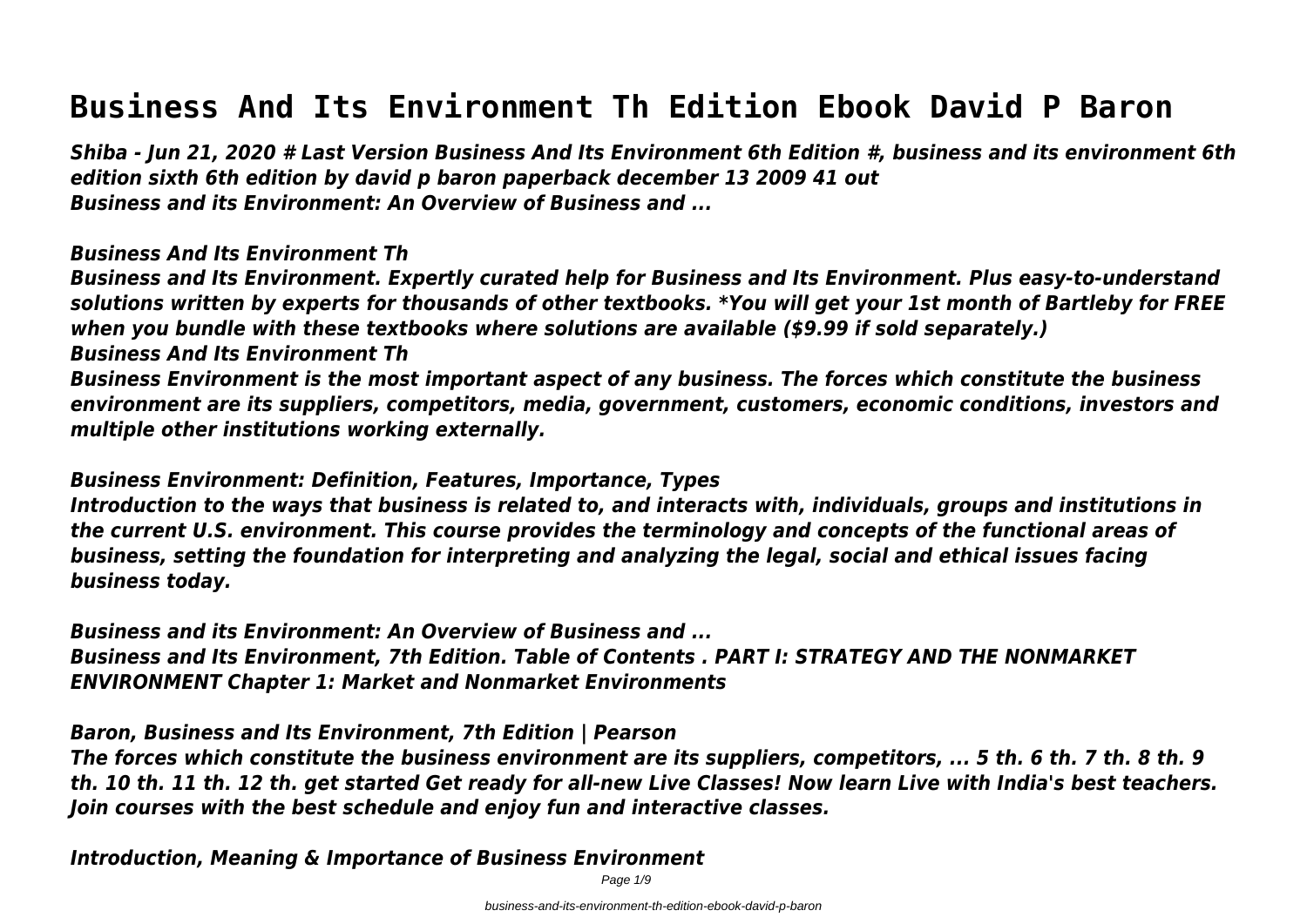*superset of both internal and external factors that influence the operations of a company on the ground in all the facilities it operates. Business environment is a very wide term including suppliers, wholesalers, retailers, vendors, employees, consultants, directors.*

## *What is Business Environment? Internal & External Business ...*

*It is important for every business organization to interact and transact with its environment because the business environment has direct relationship with the organization. The success or failure of an organization is primarily established by the effectiveness of its interaction with its environment. Kotler and Armstrong (2004) explain that different restrictions are imposed on all […]*

## *5 Factors that Influence Business Environment*

*Business environment is the sum total of all external and internal factors that influence a business. ... Provide a brief description of the concerns and potential solutions for addressing th;*

## *What Is Business Environment? - Definition & Factors ...*

*As each business makes their own transition towards a more sustainable supply chain, other businesses will feel pressure to follow suit, creating a ripple effect throughout the business community. Businesses which are looking into using renewable products now will find they have a greater chance at sustaining as a company into the future.*

## *What Are The Environmental Responsibilities Of Business ...*

*Business Strategy and the Environment. Business Strategy and the Environment (BSE) is the leading academic journal in its field with peer-reviewed contributions of a high quality. It seeks to provide original contributions that add to the understanding of business responses to improving environmental performance.*

## *Business Strategy and the Environment - Wiley Online Library*

*The market environment or business environment is a marketing term and refers to factors and forces that affect a firm's ability to build and maintain successful customer relationships.The business environment has been defined as "the totality of physical and social factors that are taken directly into consideration in the decision-making behaviour of individuals in the organisation."*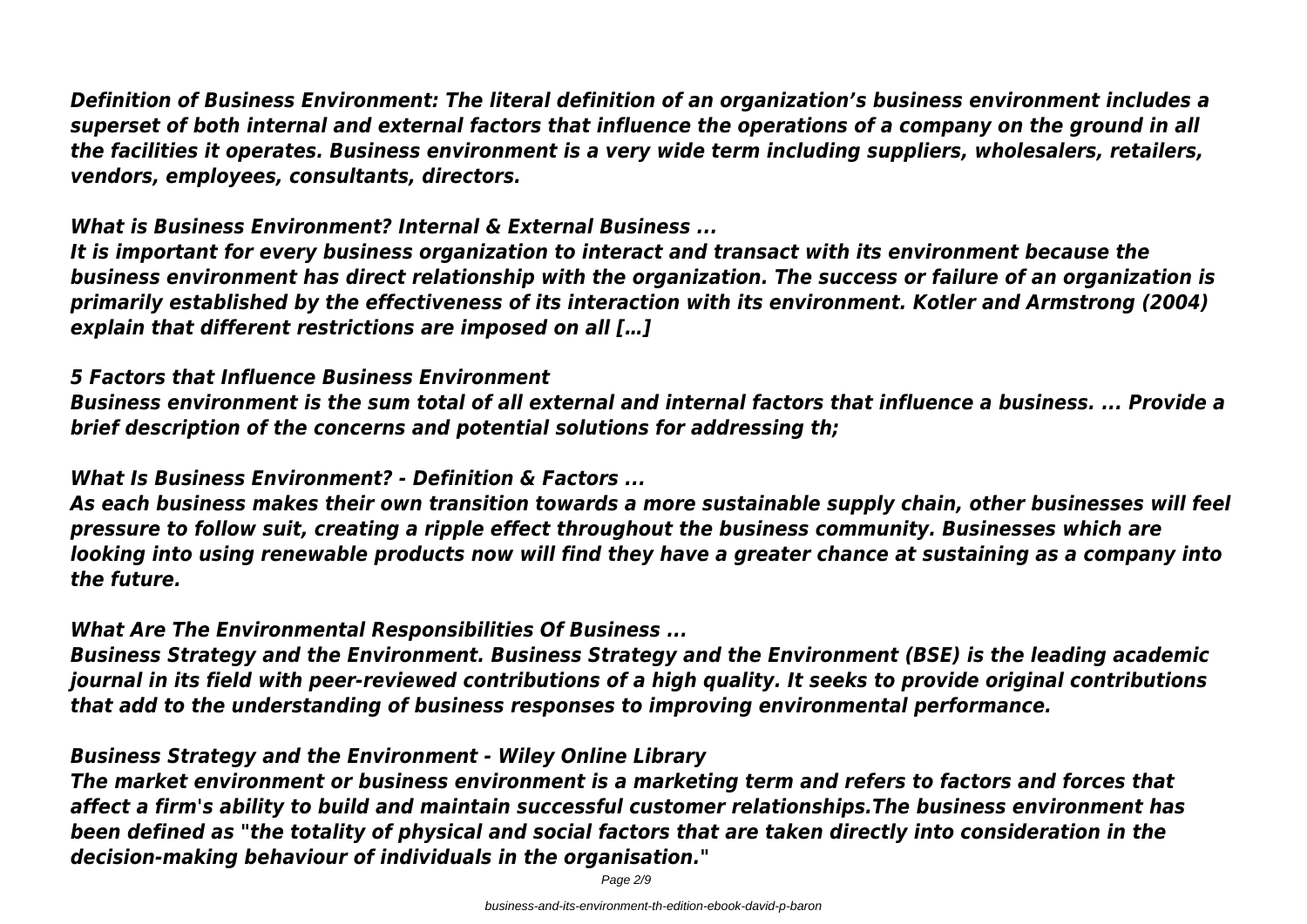## *Market environment - Wikipedia*

*The business merits of sustainability are based on the fact that even the most ardent climate-sceptic company executives face natural resource costs, public relations problems, regulatory burdens ...*

## *Profits v planet: can big business and the environment get ...*

*Dynamic: The environment in which the business operates changes continuously because there is a wide variety of factors that exist in the environment, causing it to change its shape and character. Complex : There are many forces, events and conditions that constitute business environment, arising from various sources.*

## *What is Business Environment? definition, salient features ...*

*The external business environment. External environment is sub divided into micro environment and macro environment. Micro environment: The players of micro environment do not affect all companies in the industry in the same way. Their decisions and actions often vary in accordance with the size, capability of strategies of each company.*

## *Influence of Business environment on the success of an ...*

*Shiba - Jun 21, 2020 # Last Version Business And Its Environment 6th Edition #, business and its environment 6th edition sixth 6th edition by david p baron paperback december 13 2009 41 out*

## *Business And Its Environment 6th Edition*

*Business and Its Environment. Expertly curated help for Business and Its Environment. Plus easy-to-understand solutions written by experts for thousands of other textbooks. \*You will get your 1st month of Bartleby for FREE when you bundle with these textbooks where solutions are available (\$9.99 if sold separately.)*

*Business and Its Environment 7th edition (9780132620550 ...*

*Definition of business environment: The combination of internal and external factors that influence a company's operating situation. The business environment can include factors such as: clients and suppliers; ...*

*What is business environment? definition and meaning ...*

*After assessing the strengths and weaknesses of your business for your business plan, look for external forces,*

Page 3/9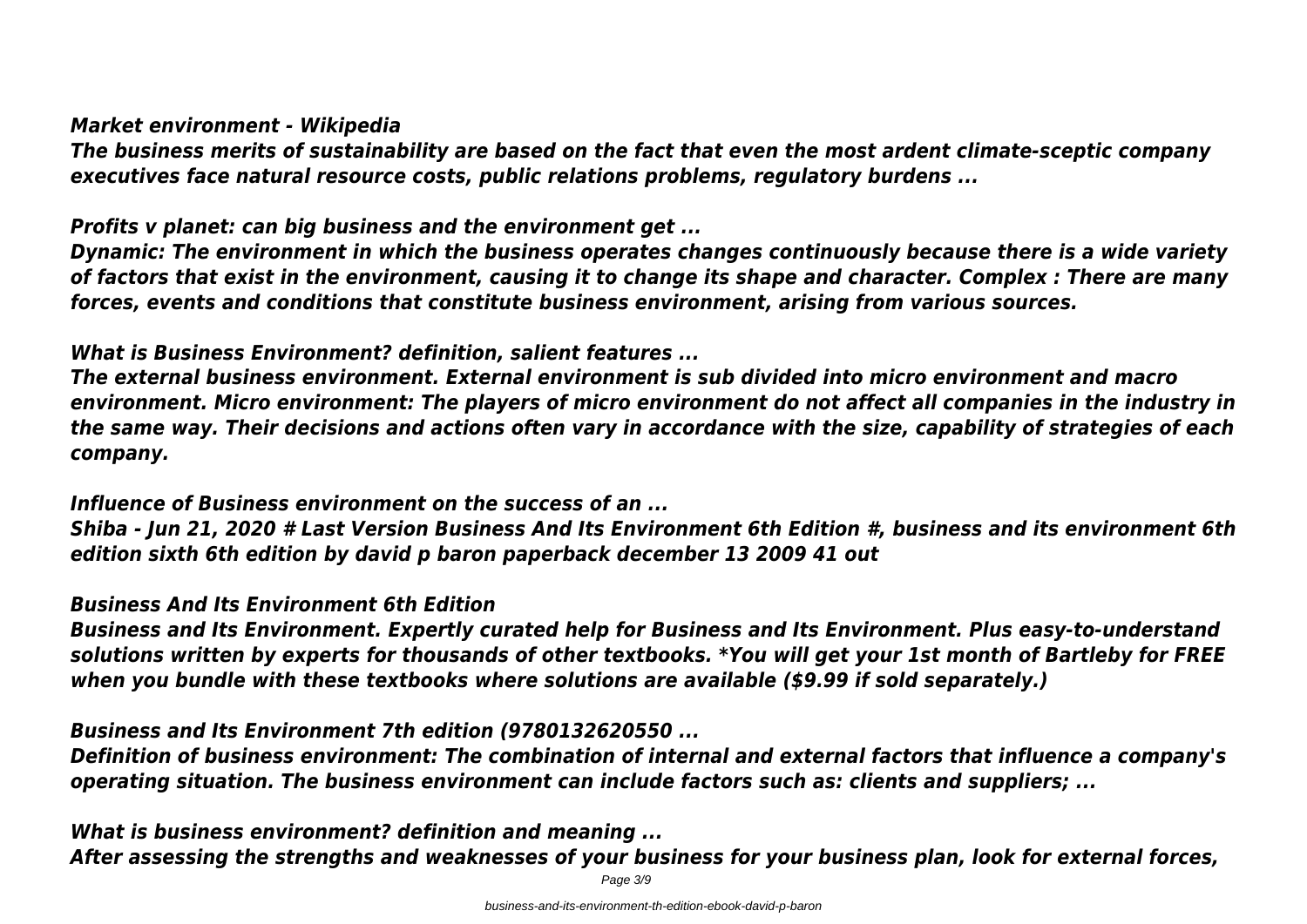*like opportunities and threats, that may have an effect on its destiny. These changes include The appearance of new or stronger competitors The emergence of unique technologies Shifts in the size or demographic composition of your market area […]*

*How to Identify Opportunities and Threats in Business ...*

*business and its environment and Lesson 1 BUSINESS AND ITS ENVIRONMENT NATURE OF BUSINESS This item: Business and Its Environment (7th Edition) by David P. Baron Hardcover \$255.48. Only 4 left in stock (more on the way). Ships from and sold by Amazon.com. FREE Shipping. Details. Judgment in Managerial Decision Making by Max H. Bazerman ...*

Definition of Business Environment: The literal definition of an organization's business environment includes a superset of both internal and external factors that influence the operations of a company on the ground in all the facilities it operates. Business environment is a very wide term including suppliers, wholesalers, retailers, vendors, employees, consultants, directors.

As each business makes their own transition towards a more sustainable supply chain, other businesses will feel pressure to follow suit, creating a ripple effect throughout the business community. Businesses which are looking into using renewable products now will find they have a greater chance at sustaining as a company into the future.

The external business environment. External environment is sub divided into micro environment and macro environment. Micro environment: The players of micro environment do not affect all companies in the industry in the same way. Their decisions and actions often vary in accordance with the size, capability of strategies of each company.

Business Strategy and the Environment. Business Strategy and the Environment (BSE) is the leading academic journal in its field with peerreviewed contributions of a high quality. It seeks to provide original contributions that add to the understanding of business responses to improving environmental performance.

**The business merits of sustainability are based on the fact that even the most ardent climate-sceptic company executives face natural resource costs, public relations problems, regulatory burdens ...**

**Dynamic: The environment in which the business operates changes continuously because there is a wide variety of factors that exist in the environment, causing it to change its shape and character. Complex : There are many forces, events and conditions that constitute business environment, arising from various sources.**

**What is Business Environment? definition, salient features ...**

**What Is Business Environment? - Definition & Factors ...**

## **What is business environment? definition and meaning ...**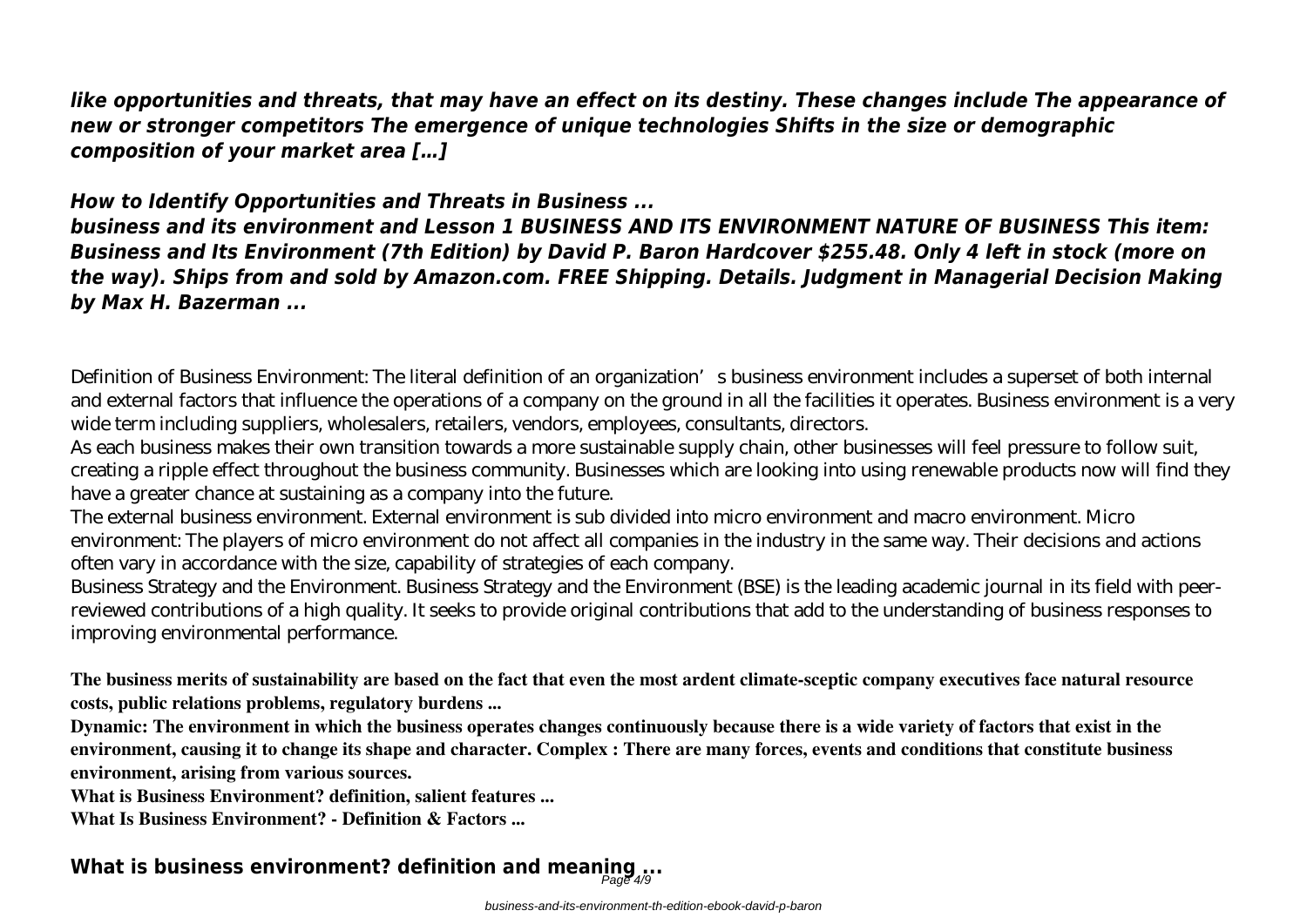The forces which constitute the business environment are its suppliers, competitors, ... 5 th. 6 th. 7 th. 8 th. 9 th. 10 th. 11 th. 12 th. get started Get ready for all-new Live Classes! Now learn Live with India's best teachers. Join courses with the best schedule and enjoy fun and interactive classes.

It is important for every business organization to interact and transact with its environment because the business environment has direct relationship with the organization. The success or failure of an organization is primarily established by the effectiveness of its interaction with its environment. Kotler and Armstrong (2004) explain that different restrictions are imposed on all […]

**Profits v planet: can big business and the environment get ...**

*Business environment is the sum total of all external and internal factors that influence a business. ... Provide a brief description of the concerns and potential solutions for addressing th; Introduction to the ways that business is related to, and interacts with, individuals, groups and institutions in the current U.S. environment. This course provides the terminology and concepts of the functional areas of business, setting the foundation for interpreting and analyzing the legal, social and ethical issues facing business today.*

*Business Environment: Definition, Features, Importance, Types*

*business and its environment and Lesson 1 BUSINESS AND ITS ENVIRONMENT NATURE OF BUSINESS This item: Business and Its Environment (7th Edition) by David P. Baron Hardcover \$255.48. Only 4 left in stock (more on the way). Ships from and sold by Amazon.com. FREE Shipping. Details. Judgment in Managerial Decision Making by Max H. Bazerman ...*

*Market environment - Wikipedia*

#### *Business And Its Environment Th*

*Business Environment is the most important aspect of any business. The forces which constitute the business environment are its suppliers, competitors, media, government, customers, economic conditions, investors and multiple other institutions working externally.*

#### *Business Environment: Definition, Features, Importance, Types*

*Introduction to the ways that business is related to, and interacts with, individuals, groups and institutions in the current U.S. environment. This course provides the terminology and concepts of the functional areas of business, setting the*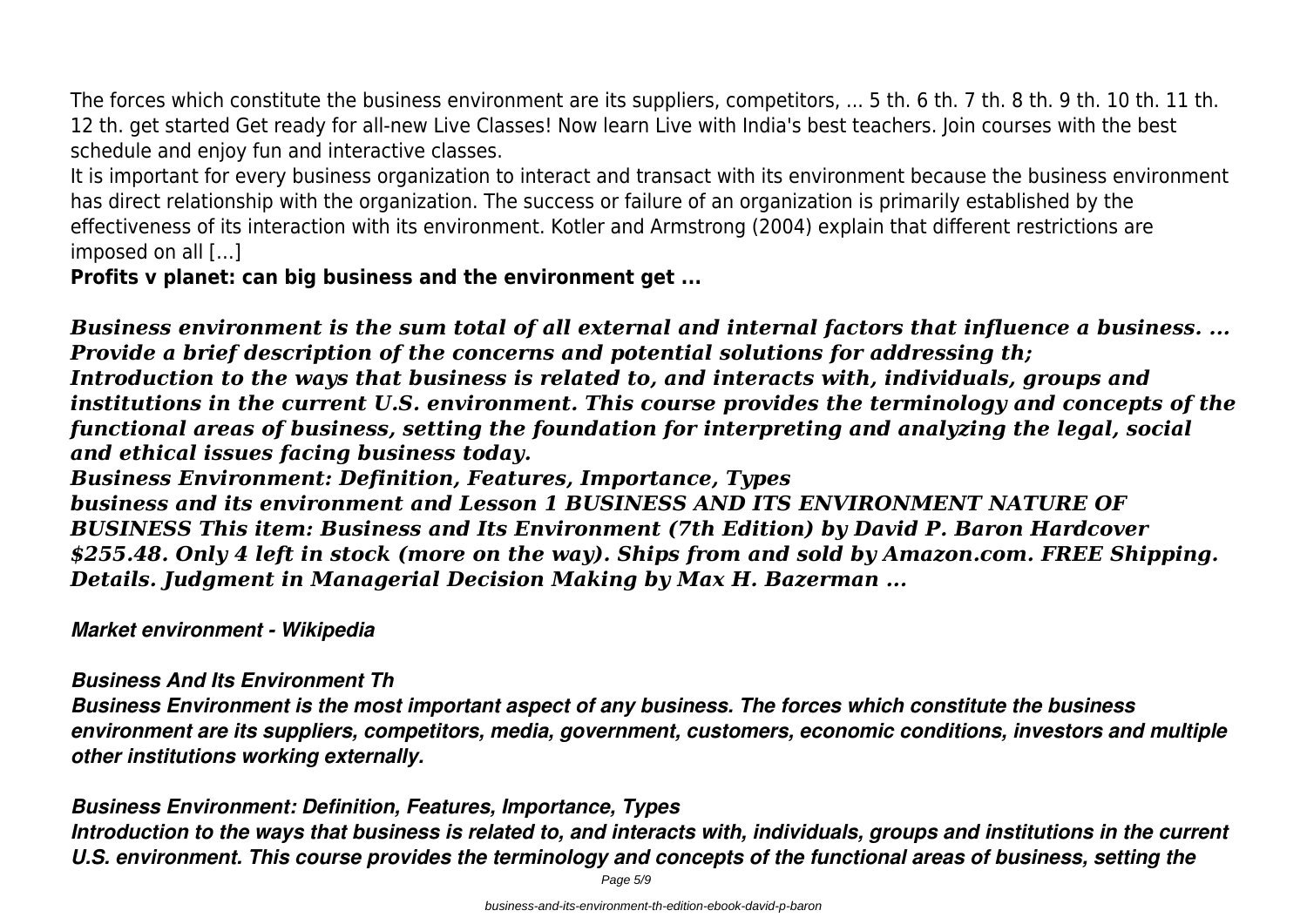*foundation for interpreting and analyzing the legal, social and ethical issues facing business today.*

*Business and its Environment: An Overview of Business and ... Business and Its Environment, 7th Edition. Table of Contents . PART I: STRATEGY AND THE NONMARKET ENVIRONMENT Chapter 1: Market and Nonmarket Environments*

*Baron, Business and Its Environment, 7th Edition | Pearson*

*The forces which constitute the business environment are its suppliers, competitors, ... 5 th. 6 th. 7 th. 8 th. 9 th. 10 th. 11 th. 12 th. get started Get ready for all-new Live Classes! Now learn Live with India's best teachers. Join courses with the best schedule and enjoy fun and interactive classes.*

## *Introduction, Meaning & Importance of Business Environment*

*Definition of Business Environment: The literal definition of an organization's business environment includes a superset of both internal and external factors that influence the operations of a company on the ground in all the facilities it operates. Business environment is a very wide term including suppliers, wholesalers, retailers, vendors, employees, consultants, directors.*

## *What is Business Environment? Internal & External Business ...*

*It is important for every business organization to interact and transact with its environment because the business environment has direct relationship with the organization. The success or failure of an organization is primarily established by the effectiveness of its interaction with its environment. Kotler and Armstrong (2004) explain that different restrictions are imposed on all […]*

## *5 Factors that Influence Business Environment*

*Business environment is the sum total of all external and internal factors that influence a business. ... Provide a brief description of the concerns and potential solutions for addressing th;*

## *What Is Business Environment? - Definition & Factors ...*

*As each business makes their own transition towards a more sustainable supply chain, other businesses will feel pressure to follow suit, creating a ripple effect throughout the business community. Businesses which are looking into using renewable products now will find they have a greater chance at sustaining as a company into the future.*

Page 6/9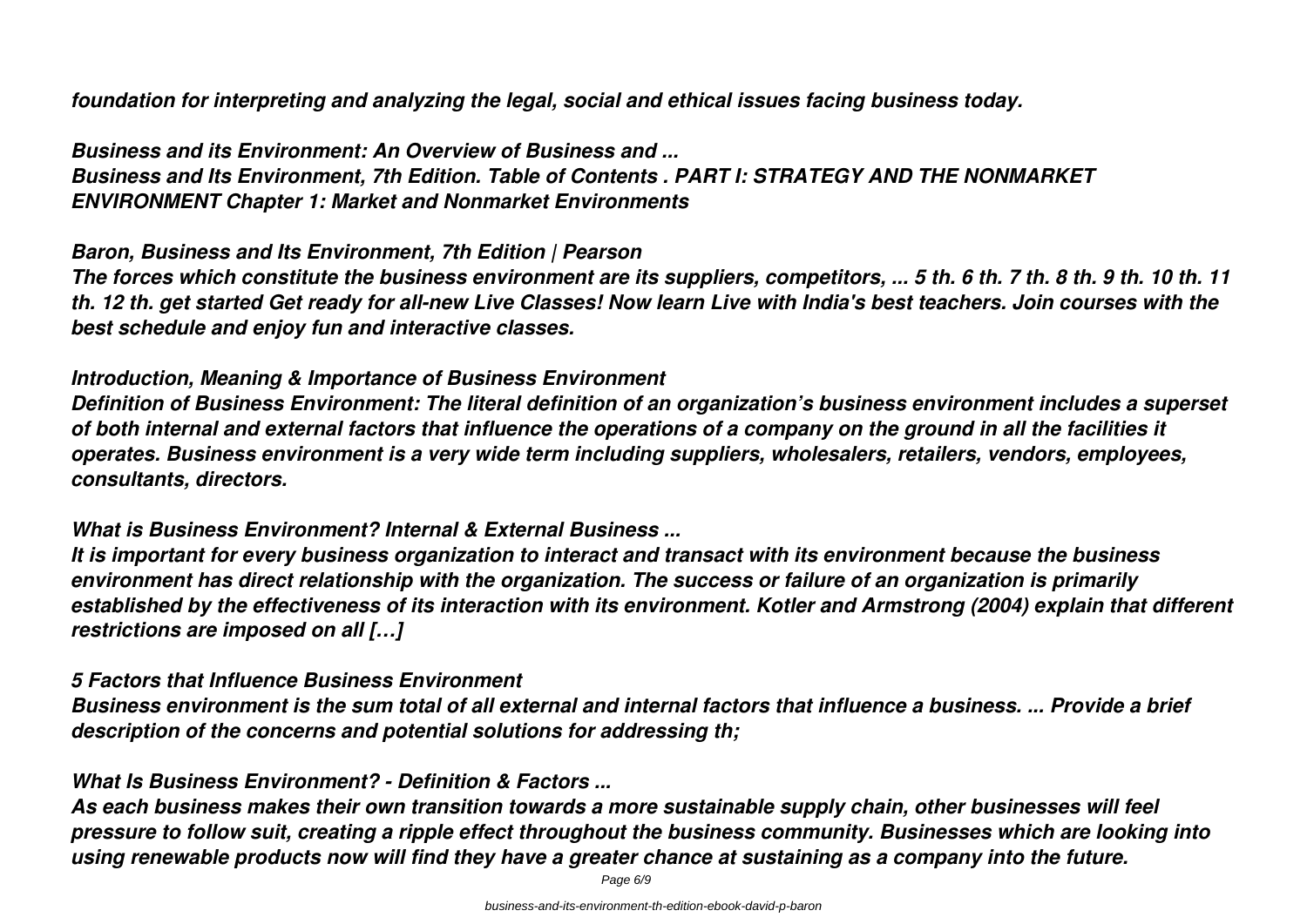#### *What Are The Environmental Responsibilities Of Business ...*

*Business Strategy and the Environment. Business Strategy and the Environment (BSE) is the leading academic journal in its field with peer-reviewed contributions of a high quality. It seeks to provide original contributions that add to the understanding of business responses to improving environmental performance.*

#### *Business Strategy and the Environment - Wiley Online Library*

*The market environment or business environment is a marketing term and refers to factors and forces that affect a firm's ability to build and maintain successful customer relationships.The business environment has been defined as "the totality of physical and social factors that are taken directly into consideration in the decision-making behaviour of individuals in the organisation."*

#### *Market environment - Wikipedia*

*The business merits of sustainability are based on the fact that even the most ardent climate-sceptic company executives face natural resource costs, public relations problems, regulatory burdens ...*

#### *Profits v planet: can big business and the environment get ...*

*Dynamic: The environment in which the business operates changes continuously because there is a wide variety of factors that exist in the environment, causing it to change its shape and character. Complex : There are many forces, events and conditions that constitute business environment, arising from various sources.*

#### *What is Business Environment? definition, salient features ...*

*The external business environment. External environment is sub divided into micro environment and macro environment. Micro environment: The players of micro environment do not affect all companies in the industry in the same way. Their decisions and actions often vary in accordance with the size, capability of strategies of each company.*

#### *Influence of Business environment on the success of an ...*

*Shiba - Jun 21, 2020 # Last Version Business And Its Environment 6th Edition #, business and its environment 6th edition sixth 6th edition by david p baron paperback december 13 2009 41 out*

*Business And Its Environment 6th Edition*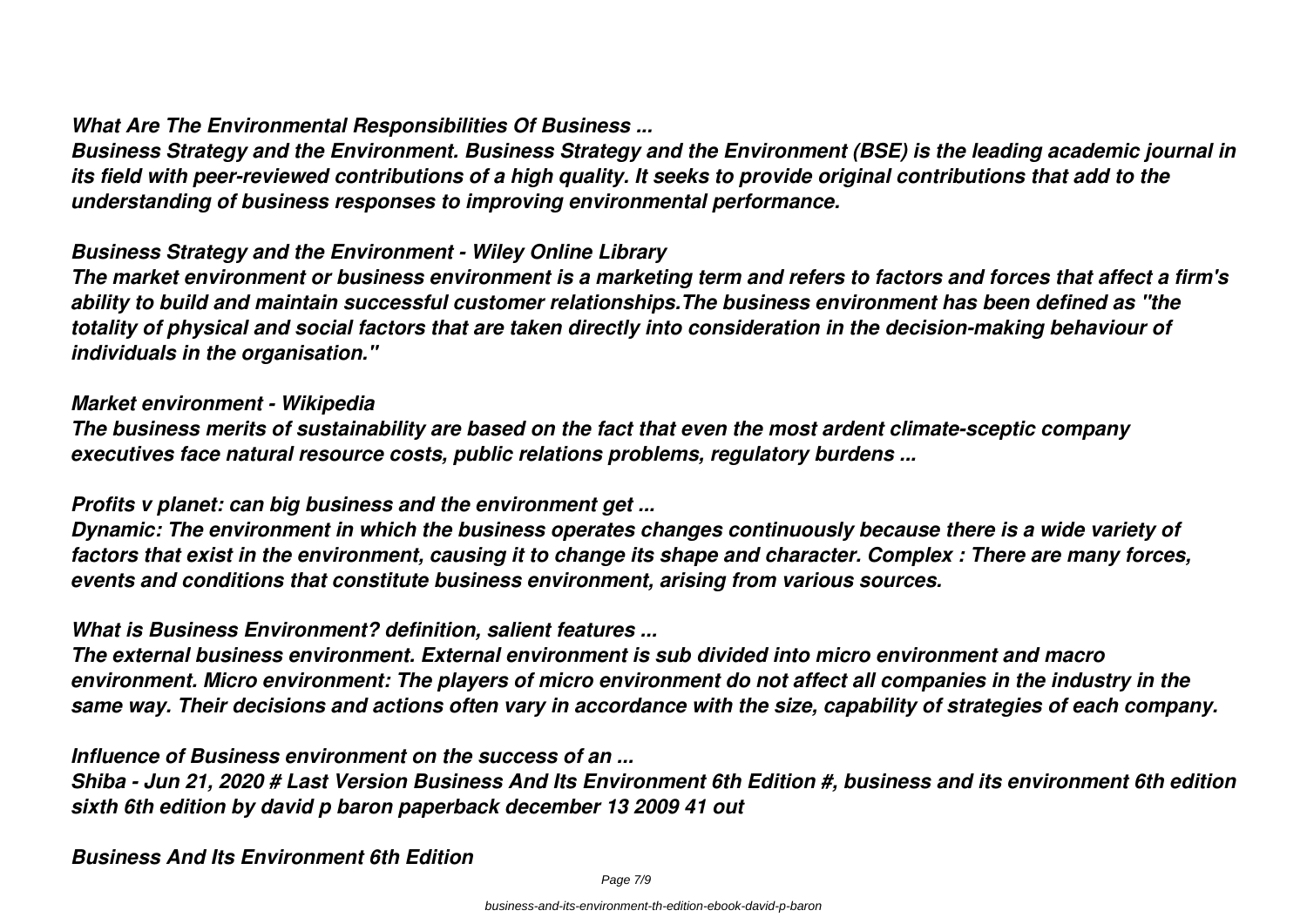*Business and Its Environment. Expertly curated help for Business and Its Environment. Plus easy-to-understand solutions written by experts for thousands of other textbooks. \*You will get your 1st month of Bartleby for FREE when you bundle with these textbooks where solutions are available (\$9.99 if sold separately.)*

#### *Business and Its Environment 7th edition (9780132620550 ...*

*Definition of business environment: The combination of internal and external factors that influence a company's operating situation. The business environment can include factors such as: clients and suppliers; ...*

#### *What is business environment? definition and meaning ...*

*After assessing the strengths and weaknesses of your business for your business plan, look for external forces, like opportunities and threats, that may have an effect on its destiny. These changes include The appearance of new or stronger competitors The emergence of unique technologies Shifts in the size or demographic composition of your market area […]*

#### *How to Identify Opportunities and Threats in Business ...*

*business and its environment and Lesson 1 BUSINESS AND ITS ENVIRONMENT NATURE OF BUSINESS This item: Business and Its Environment (7th Edition) by David P. Baron Hardcover \$255.48. Only 4 left in stock (more on the way). Ships from and sold by Amazon.com. FREE Shipping. Details. Judgment in Managerial Decision Making by Max H. Bazerman ...*

#### *What Are The Environmental Responsibilities Of Business ... Introduction, Meaning & Importance of Business Environment*

Business and Its Environment, 7th Edition. Table of Contents . PART I: STRATEGY AND THE NONMARKET ENVIRONMENT Chapter 1: Market and Nonmarket Environments

## **What is Business Environment? Internal & External Business ...**

Business Environment is the most important aspect of any business. The forces which constitute the business environment are its suppliers, competitors, media, government, customers, economic conditions, investors and multiple other institutions working externally. **Business And Its Environment 6th Edition**